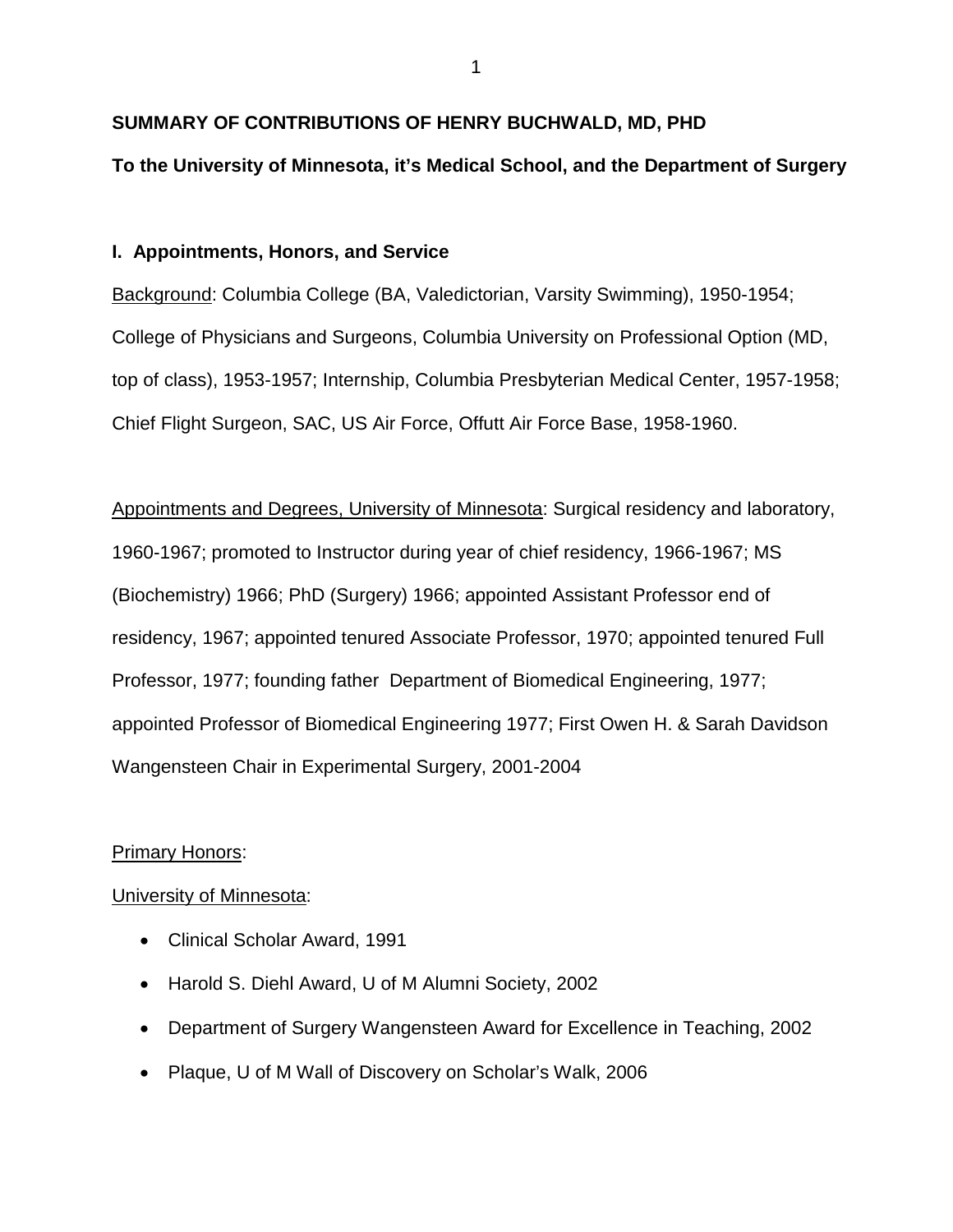- Inaugural Class of Researchers for the Academy of Medicine Device Innovators, 2012
- Plaque, Department of Medicine for cardiovascular contributions, 2014
- Plaque, Medical School's Wall of Scholarship for highly cited work, 2014
- Plaque, elected to membership in the Academic Health Center's Academy for Excellence in Health Research, 2015
- Plaque, Medical School's Wall of Scholarship, for highly cited work, 2016 (Only Department of Surgery represented on the Wall of Scholarship, and only one of two faculty with more than one citation.)

# Outside of University of Minnesota:

- Samuel D. Gross Prize of the Philadelphia Academy of Surgery, 1967; only other U of M awardee – Owen. H. Wangensteen
- Inventor of the Year Award and induction into the Minnesota Inventor's Hall of Fame, 1988
- Outstanding Achievement Award, Minnesota Medical Alley, 1989
- Tribute, US Senate Congressional Record, 1999
- Dedication of 53<sup>rd</sup> Volume of the Surgical Forum, American College of Surgeons, 2002
- Honored for NFLPA-sponsored Living Heart Foundation Heart Obesity Prevention Education (LHF-HOPE) program by the NY Stock Exchange, ringing of closing bell, 2013
- Honorary member of the Royal of College of Surgeons of England, 2014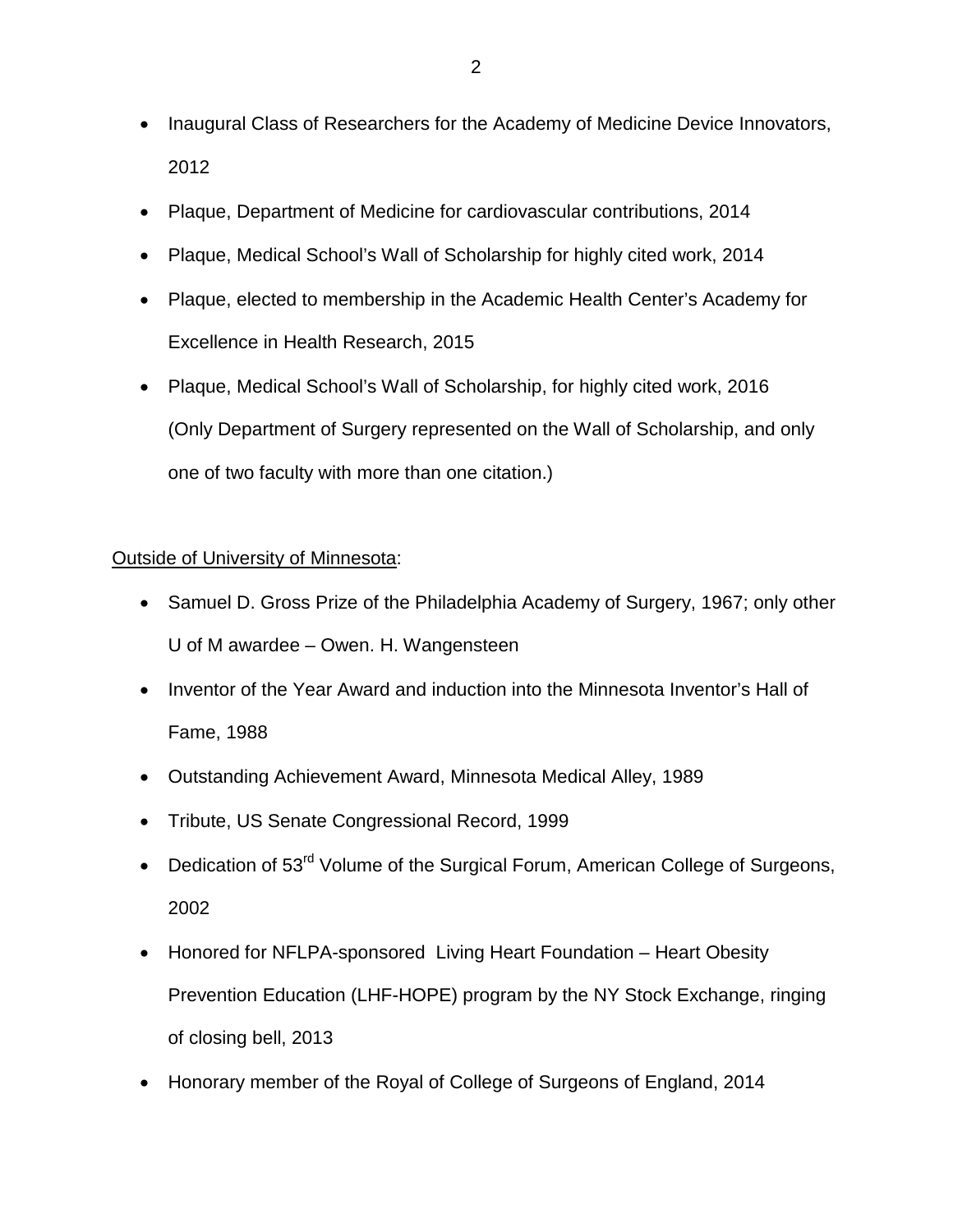• Honorary member of the Austrian Society for Surgery of Obesity and Metabolic Diseases, 2009; Japan Society for Treatment of Obesity, 2009; and Brazilian Society for Surgery of Obesity and Metabolic Diseases, 2010

(Full list of honors and awards available on CV.)

Primary Presidencies, Chairmanships, and Directorships:

- Chair, Minnesota Inventors' Hall of Fame, 1989-1991
- Chair, International Study Group on Diabetes Treatment with Implantable Insulin Delivery Devices, 1989-1993
- President, Central Surgical Association, 1997-1998
- President, American Society for Bariatric Surgery, 1998-1999
- President, International Federation for the Surgery of Obesity, 2003-2004
- Chair, American College of Surgeons' National Faculty for Bariatric Surgery, 2003
- President, Owen H. Wangensteen Surgical Society, 2006-2010

(Full list available on CV.)

# **Major Administrative Positions:**

- Department of Surgery, Director, Graduate Surgical Training
- Department of Surgery, Director, Resident Training Program
- Department of Surgery, Director, In-Training Examination
- Chairman, Credentials Committee, U of M Hospital, 1980-1992 (faculty elected for 12 successive years)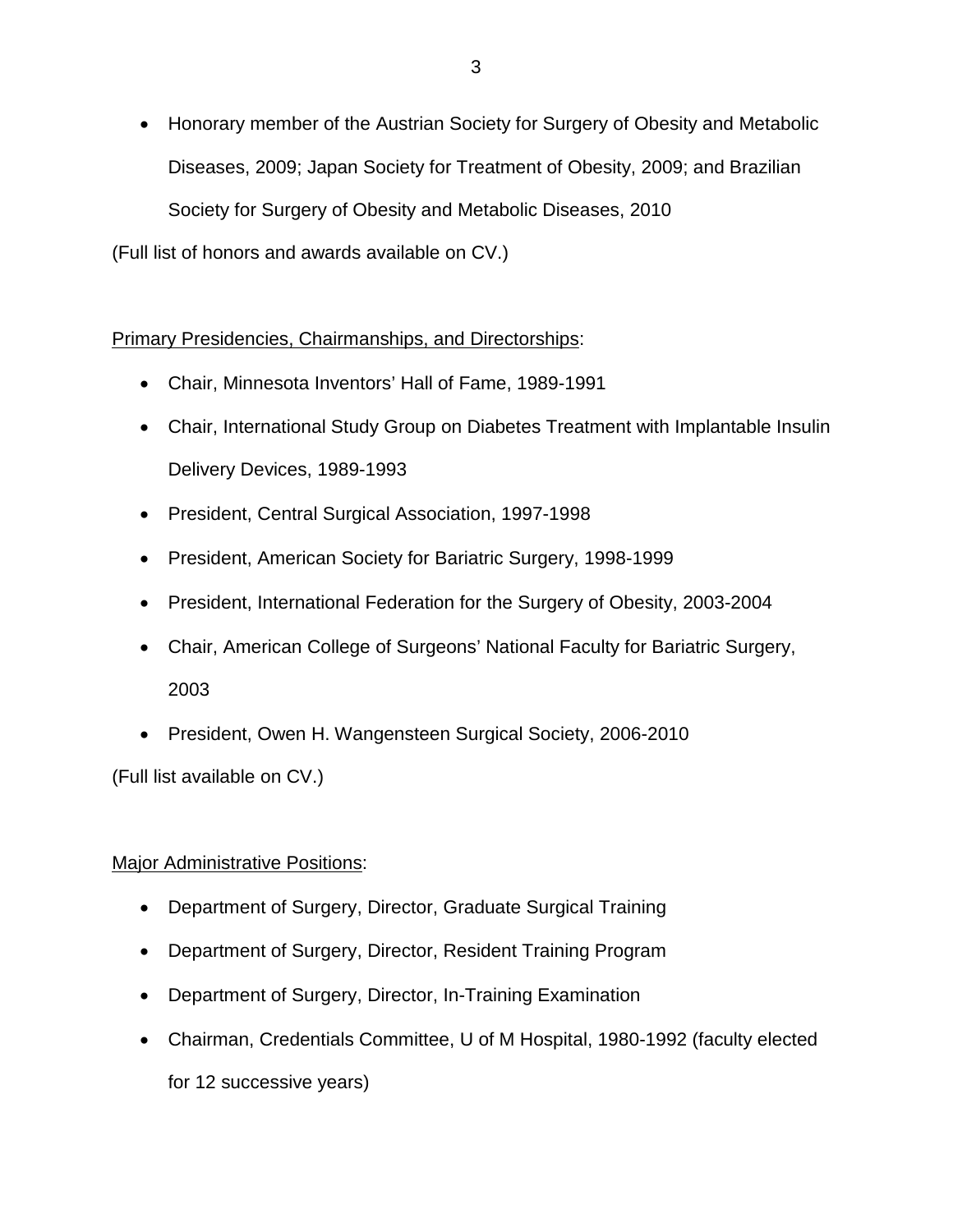## **Editorial Boards:**

- Co-Editor-in-Chief, *Obesity Surgery*, 2009-2011
- Associate Editor or Member Editorial Board on 12 major publications

### Professional Societies and Committees:

(See CV)

## **II. Research**

Independent laboratory in lipid metabolism and atherosclerosis established during second year of residency (1962) and continuously in existence until 2011; initially funded by Dr. Wangensteen, Chair, Department of Surgery, a Helen Hay Whitney Foundation Fellowship (1962-1964), and the American Heart Association Established Investigatorship (1964-1969).

Inventor of the partial ileal bypass (PIB) operation, 1962-1963, while a laboratory resident. PIB is still the most potent therapy to lower plasma cholesterol levels. In many countries today where long-term use of the statins is not available, the PIB is frequently performed and referred to as the *Buchwald Procedure*.

Principal Investigator of the Program on the Surgical Control of the Hyperlipidemias (POSCH) grant, at 60 plus million dollars, the largest investigatorinitiated grant funded by the NHLBI. POSCH was the first RCT statistically significantly to demonstrate that myocardial infarctions and atherosclerotic deaths could be reduced in a post myocardial infarction population by marked lipid intervention, that the same held true for peripheral arterial disease and the need for coronary artery bypass grafting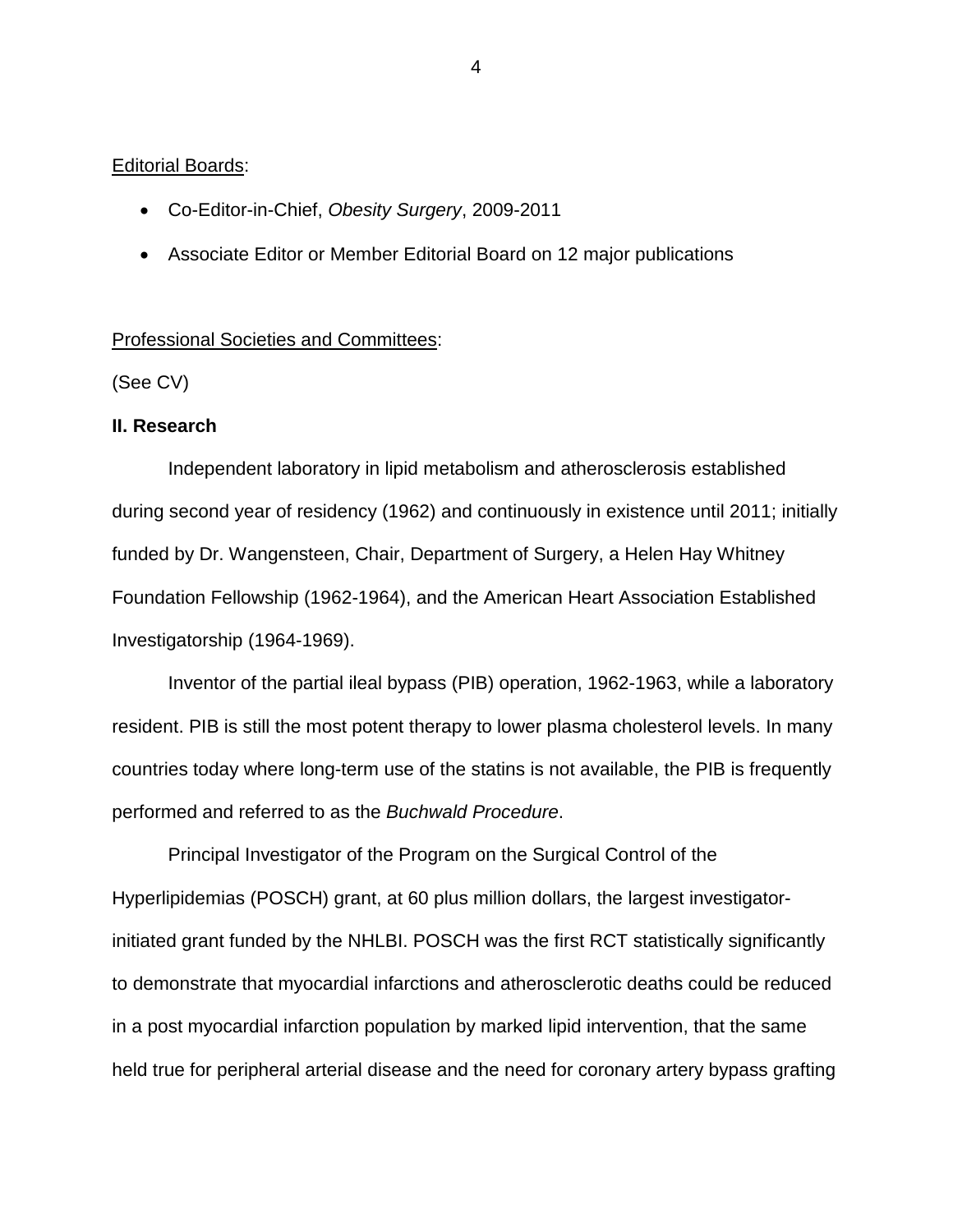or percutaneous transluminal coronary angioplasty. POSCH also showed that life expectancy was increased for over 25 years and that the incidence of type 2 diabetes in a diabetes-free population was reduced 2.7-fold in the PIB group in comparison to controls. In addition, POSCH coronary arteriography at 0, 3, 5, 7, and 10 years showed retardation and actual regression of plaque lesions.

Founded separate bioengineering laboratory that produced the first implantable infusion pump, a second model, a novel peritoneovenous shunt, and one-way flow catheters, as well as an oxygen transport rate analyzer and an expandable abdominal and perianal operative access device. Personally implanted the first pumps for heparin, chemotherapy, and insulin infusions.

Recognized as a founding father of metabolic/bariatric surgery. In laboratory, translational, and advanced clinical metabolic/bariatric surgery, contributed technical modifications and techniques. Produced first in this field meta-analysis and advanced basic understanding of the relationship of metabolic/bariatric surgery to type 2 diabetes mitigation.

## Patents: 20

### Surgical Residents and Other Trainees: 67

#### Addendum:

Frequently listed among the University's top ten recipients of research funding Over the years responsible for approximately \$100,000,000 in research funding

5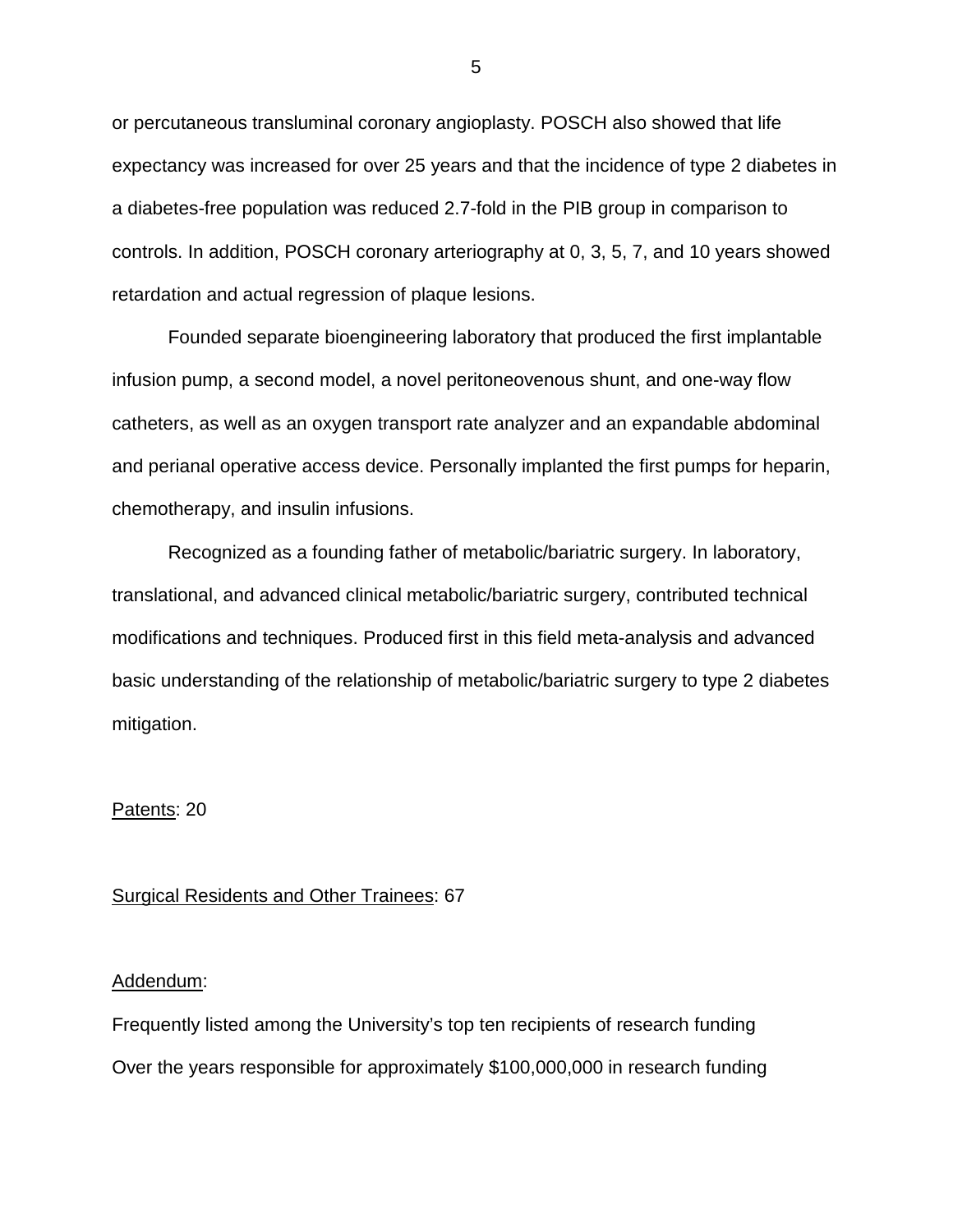## **III. Scholarly Outreach**

Peer-reviewed publications: 349 Books and editorships: 11 Book Chapters: 79 Visiting Professorships, Lectures, Invited Speaker: 265

## **IV. Clinical Care**

Operations: about 10,000 Bariatric surgery cohort: 4,000

# **V. Current Projects**

National establishment of NFLPA-sponsored Living Heart Foundation – Heart Obesity Prevention Education program (LHF-HOPE) centers for health screening of former NFL players, community outreach programs, and educational symposia. The inaugural permanent center has been established at the University of Minnesota, and several University of Minnesota faculties are becoming involved, including the Athletic Department, Student Health Services, and the University Recreation and Wellness Program.

Extension of LHF-HOPE to a national IT Platform (Athlete's Health) of health advisory and referral services based on athletic participation at the professional, college, and amateur levels.

Four institutions (University of Minnesota, Brigham and Women's Hospital, Harvard; Weill Cornell Medical Center; OB klinika - Centre for Treatment of Obesity and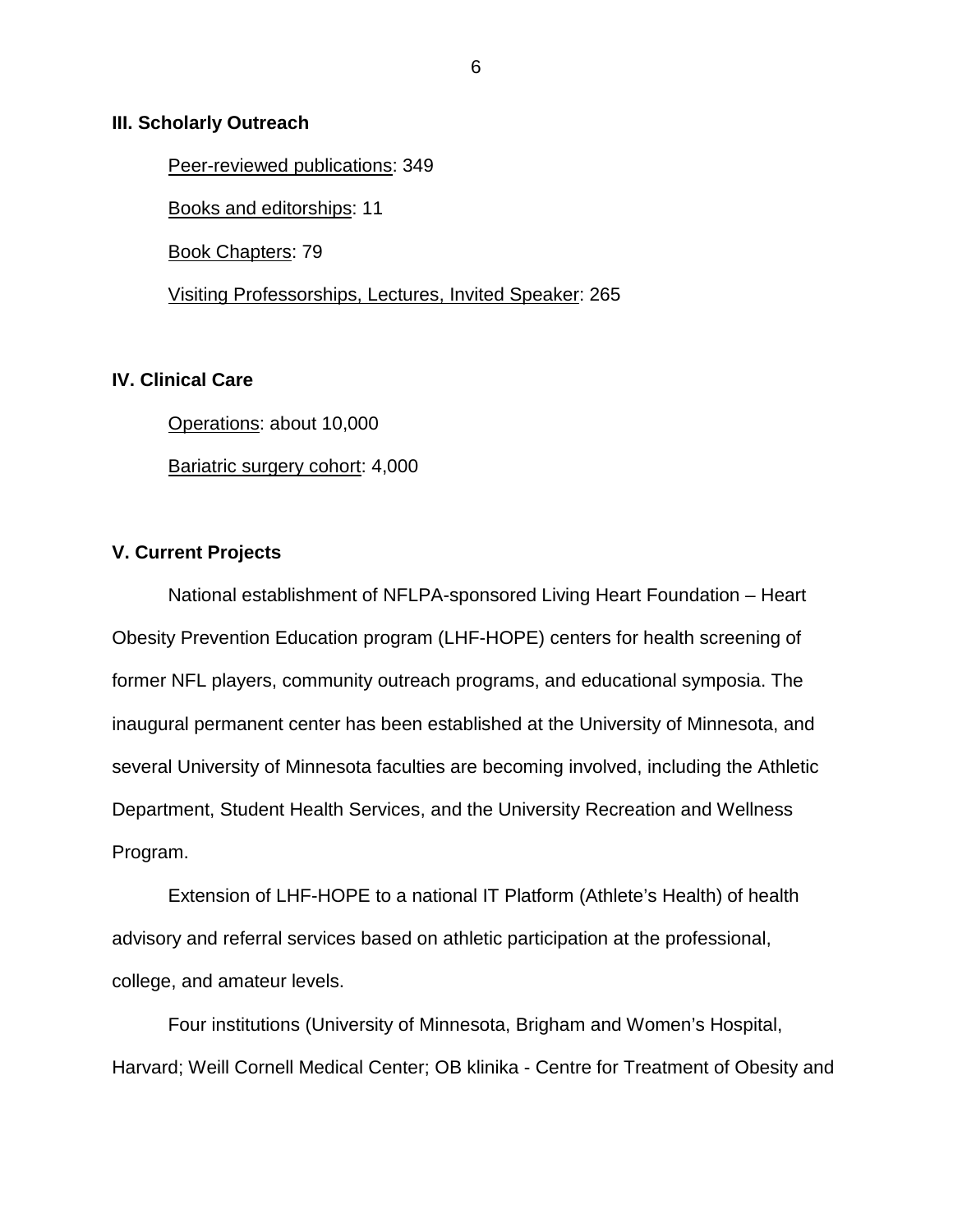Metabolic Disorders, Prague, Czech Republic) trial of the ability of the partial ileal bypass operation to resolve type 2 diabetes in non-obese, hyperlipidemic patients, refractory or unable to tolerate the statin drugs. This clinical trial is predicated on our published POSCH report demonstrating the preventive effect of partial ileal bypass on type 2 diabetes.

In association with the Medical Device Center of the Department of Biomedical Engineering, working closely with Dr. Art Erdman, development of a perianal operative platform for colorectal surgery that does not require insufflation and provides direct lesion visualization by expandable blades, lit by LEDs, on a flexible scope.

Continuation of presentations at national and international meetings, as well as publication in the scientific literature, and in a bimonthly column in *General Surgery News*. Publications have repeatedly been cited by ResearchGate as the most read during a given week for the Department of Surgery.

Teaching surgical residents and students in office tutorials, in the Department of Surgery surgical technique courses, in the weekly surgery conferences, and a course in entrepreneurship in the Wharton Business School. I have volunteered several times to assist junior staff and laboratory surgical residents in research planning and grant writing.

Scheduled to teach courses in both Spring and Fall Semesters in the Department of Biomedical Engineering.

In discussions with the American College of Surgeons on being a consultant to the College in the area of metabolic surgery. Because of my considerable experience and leadership in initiating and espousing the field of metabolic surgery, the Executive

7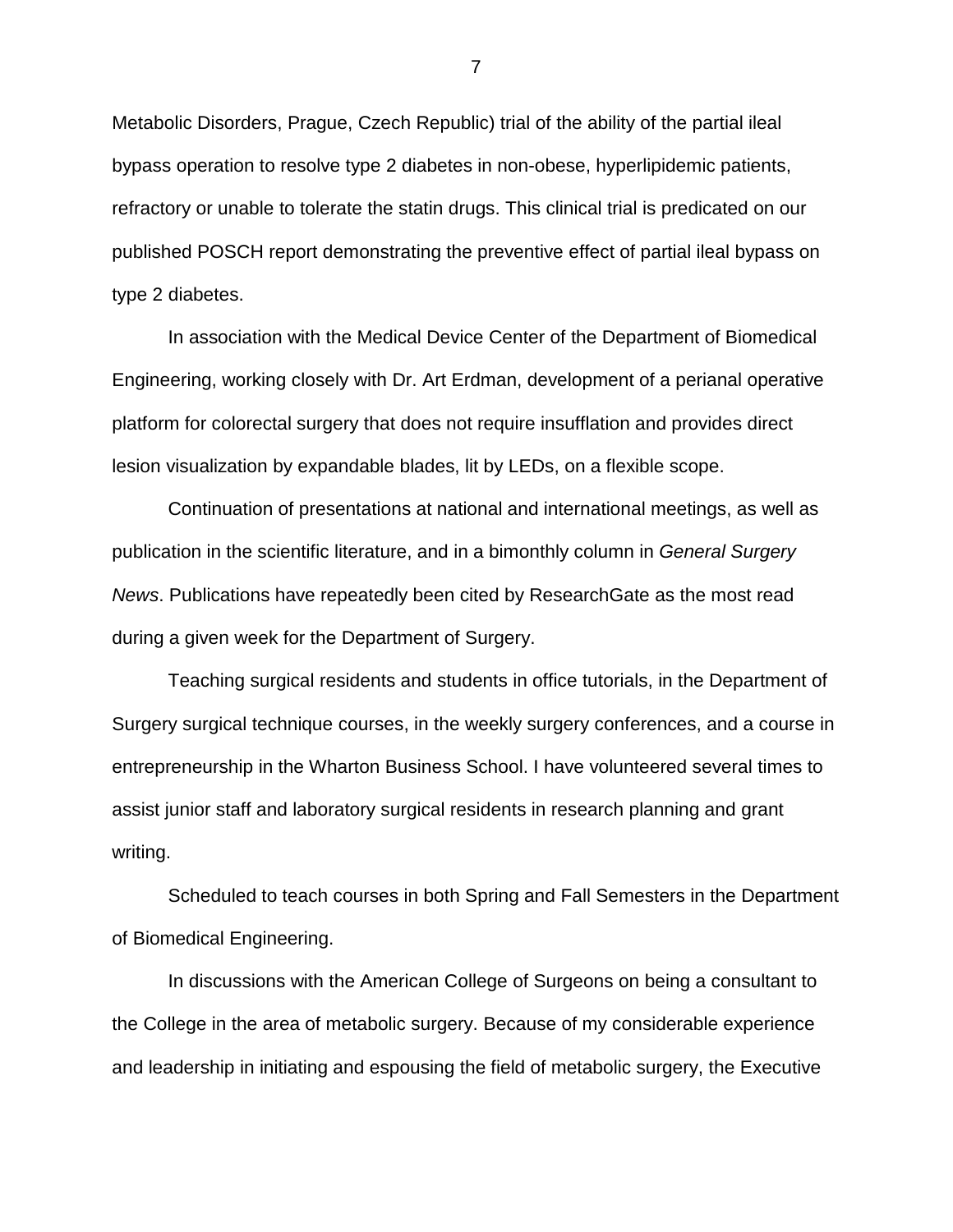Director of the American College of Surgeons has asked me to organize a symposium on metabolic surgery. I will choose 30-40 delegates who will be sponsored by the College, to convene at the headquarters of the College in Chicago. The purpose of this symposium will be to broaden the knowledge base of the College leadership about this discipline and to plan on how to integrate the burgeoning field of metabolic surgery into the future activities and programs of the College. In the past, I have had an integral role in the reorientation, and the actual change in name, of the American Society of Bariatric Surgery (ASBS) (President, 1998-1999) to the American Society for Metabolic and Bariatric Surgery (ASMBS), and similarly the International Federation for the Surgery of Obesity (IFSO) (President, 2003-2004) to the International Federation for the Surgery of Obesity and Related Diseases.

## **VI. Finances**

Active grant: Covidien/Medtronic for the partial ileal bypass/type 2 diabetes study: \$85,000

Pending grant: MNReach for Operative Platform for Transanal Colorectal Surgery: \$100,000

Pending grant: Institute for Engineering in Medicine Exploratory Grant for Transanal Colorectal Surgery Operative Platform: \$35,000

## **Note:**

During my 56 years at the University of Minnesota, including residency training, active clinical practice and postclinical years, the total monies I have generated for the